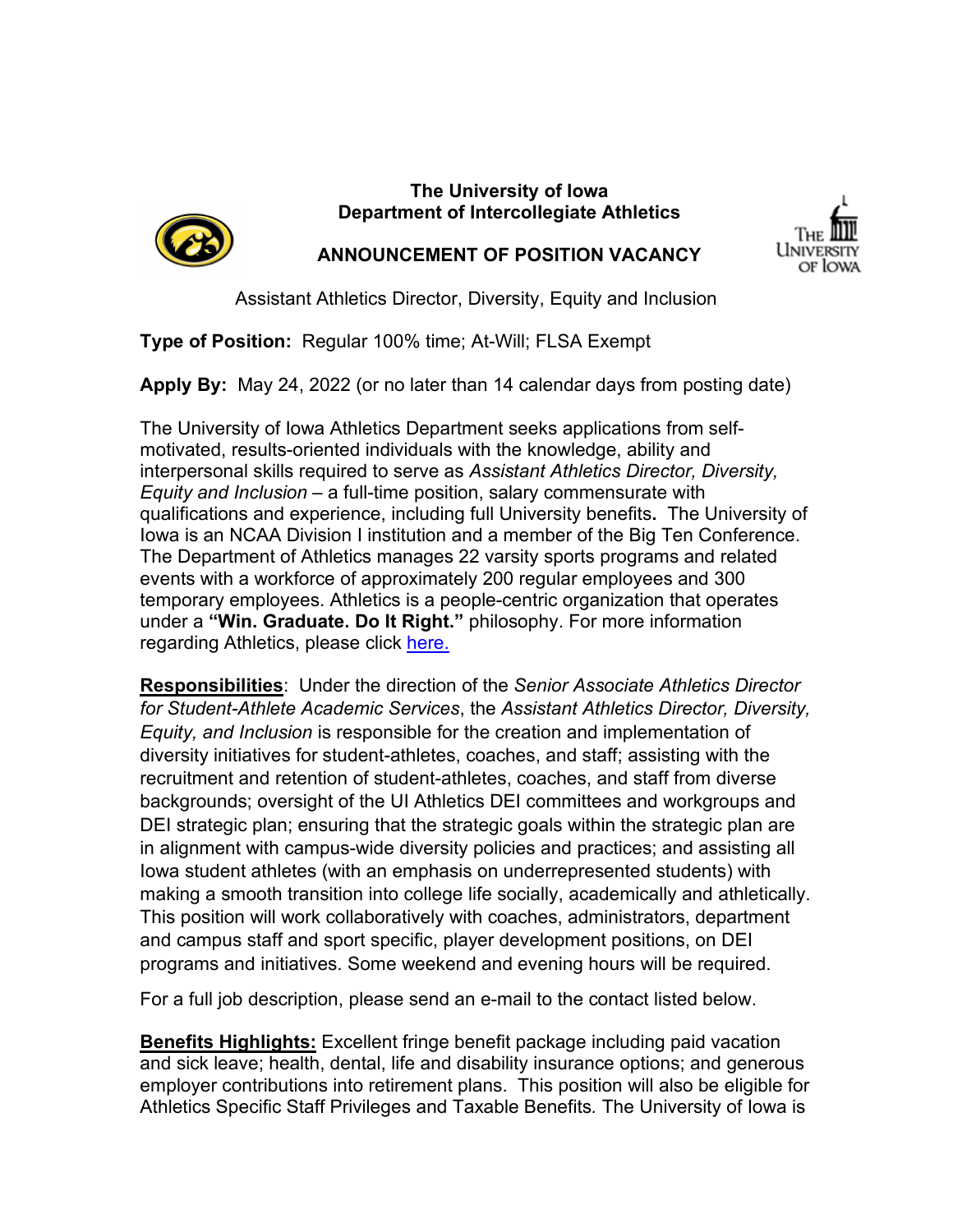a Big Ten, nationally ranked research university with 30,000 students located in Iowa City. A vibrant community boasting excellent public schools, safe, comfortable neighborhoods, affordable housing, a highly educated population, and numerous cultural, recreational and sporting opportunities and events contribute to the Iowa City area frequently appearing high on the best-places-tolive listings. Go to "Working at lowa" to learn more.

## **POSITION QUALIFICATIONS**

### **Required Qualifications**:

- Master's degree in Sport and Recreation Management, Higher Education, Student Affairs or related field or an equivalent combination of education and experience;
- Minimum of two years' experience working with under-represented populations in an academic, student affairs or DEI setting, including student-athletes;
- Demonstrated experience leading or participating in DEI efforts/programming in complex organizations, preferably within higher education, athletics or related institutions;
- Outstanding oral, written and electronic communications skills as demonstrated through effective and creative presentation/training delivery; public speaking engagements; development of creative promotional or educational communications; and delivery of complex and sensitive information;
- Ability to work constructively and collaboratively in a diverse environment, demonstrating strong interpersonal skills and ability to build trusting relationships;
- Program and/or administrative supervisory experience;
- Demonstrated working knowledge and ability to effectively collaborate with a student services operation that supports student educational experiences and retention;

#### **Desired Qualifications**:

- One or more years experience working with campus and athletic department administrators on student-based programming and initiatives pertaining to DEI;
- Experience working with a high-profile NCAA Division I or professional sports team;
- Demonstrated working knowledge and ability to: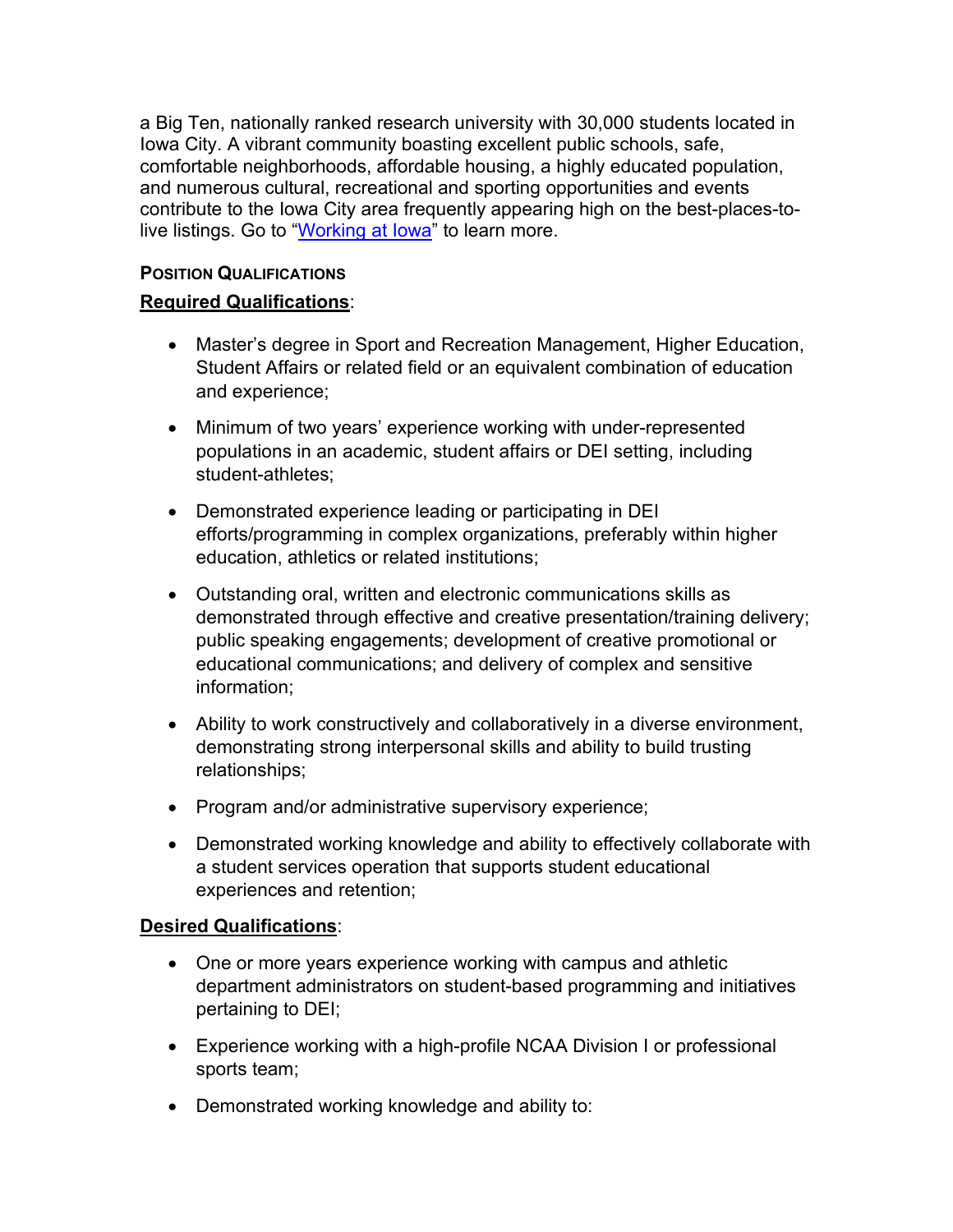- o Adhere to NCAA rules;
- o Utilize basic office productivity software (similar to Microsoft Office 365) and online database systems, such as Front Rush, Teamworks or Grades First (please specify);
- $\circ$  Assist with the development and delivery of effective life skills programming;
- o Collaborate with campus partners and alumni to create and promote career development opportunities for student-athletes;
- o Develop and oversee external outreach projects and networking, including community service and alumni relations.
- Basic knowledge and understanding of the professionalism and intensity necessary to successfully contribute to a Division I athletics program;
- Demonstrated ability to build collaborative partnerships and maintain productive, sustained relationships with students, staff and campus partners;
- Candidates must be willing to work some weekend and evening hours, as needed.

## **Position and Application Details**:

Visit our website at [https://jobs.uiowa.](https://jobs.uiowa/)edu and search for keyword "Assistant Athletics Director". Only applications submitted at [https://jobs.uiowa.edu](https://jobs.uiowa.edu/) will be accepted.

In order to be considered for an interview, applicants must upload the following documents and mark them as a "Relevant File" to the submission:

- Resume
- Cover Letter

Job openings are posted for a minimum of 14 calendar days and may be removed from posting and filled any time after the original posting period has ended.

Successful candidates will be subject to a criminal background check and credential/education verification. Up to 5 professional references will be requested at a later step in the recruitment process.

As a part of the University of Iowa's review of your application and consistent with its policies and practices, the University may access and/or view information about you that is job-related and publicly available on the internet, including but not limited to information on social media sites. The access, viewing and/or use